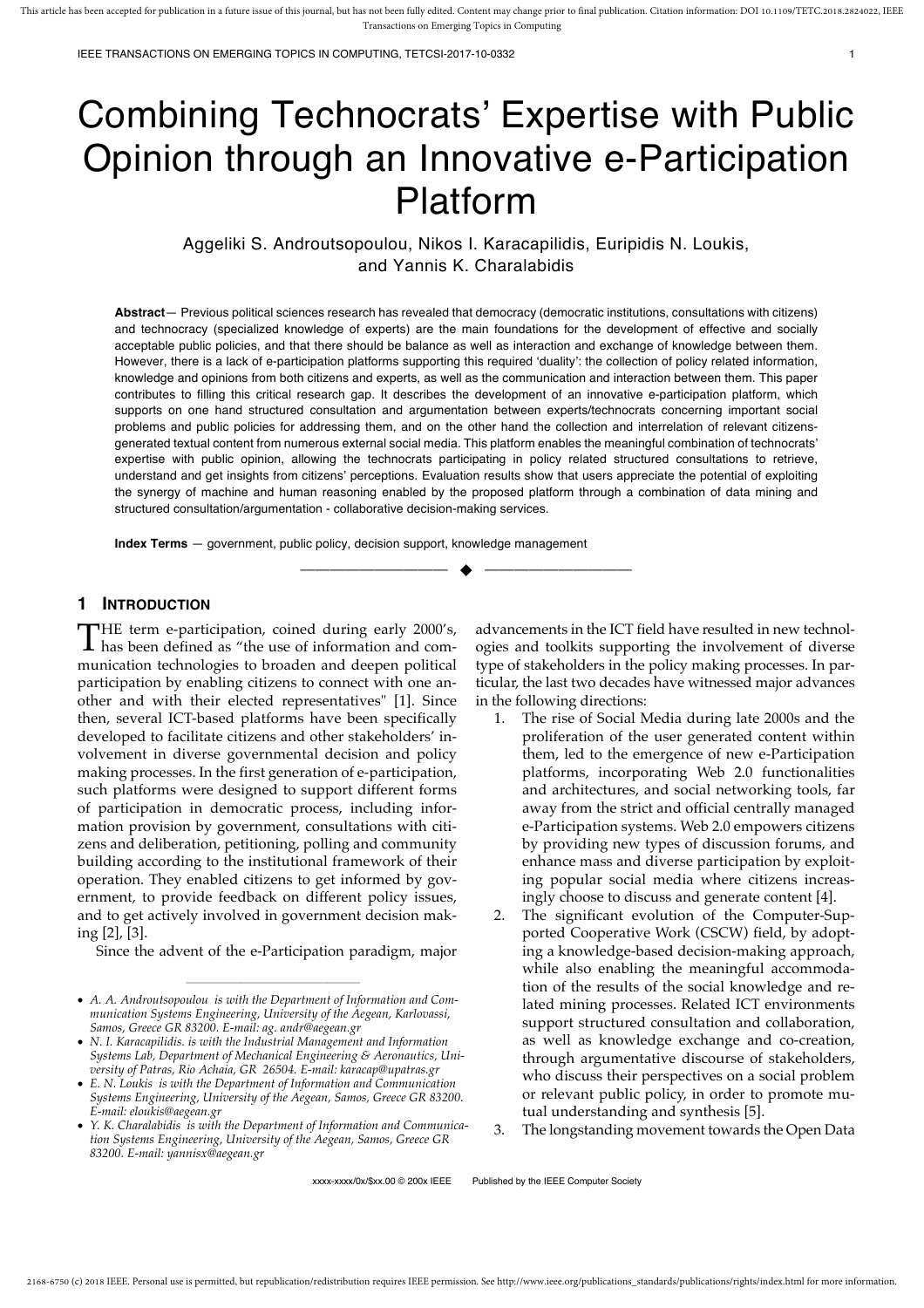2 IEEE TRANSACTIONS ON EMERGING TOPICS IN COMPUTING, TETCSI-2017-10-0332

and Open Government paradigms [6], and, as a consequence, the emergence of data-driven innovation [7] and Big Data based policy making [8]. Big data seems to have positive consequences on policy making, filling in areas where previously information was scarce or difficult to obtain. If we add to this the increasing availability of computational capacity needed for gathering and processing quicker larger volumes of multimodal information, we can understand the current trend towards the so-called "datification of governance" [6].

4. The growing adoption of private sector crowdsourcing and open innovation paradigms [9] in the public sector in order to tackle the increasing complexity of problems and policy challenges faced by contemporary societies. Applications of these paradigms have introduced new opportunities to exploit for the design of better public policy ideas and knowledge on one hand of general public (citizen-sourcing) [10], [11], and on the other hand of experts (expert-sourcing) [12], [13], incorporating them into the work of the governments.

The above advancements have brought in a wide variety of tools and technologies enhancing e-Participation, such as Social Media Monitoring, Argumentation and Decision Making Support services (see review of e-participation tools in section 3). However, these tools are divided into two main categories based on the two different purposes they serve. On the one hand, some of them focus on the general public, and aim to incorporate public perceptions, concerns, needs and values into governmental policy and decision making, regarding this as the fundamental principle of e-Participation [10], [11], [14]. On the other hand, some other tools aim at the collection of experts' policy relevant knowledge flow, either by enabling sophisticated interactions among them [15], [16], or by collecting and analyzing content generated by experts [12], [13]. However, there is a lack of a combined approach and corresponding e-participation tools supporting the collection of policy related information, knowledge and opinions from both citizens (general public) and experts, as well as the meaningful communication and interaction between them. Previous political sciences research on 'democracy versus technocracy' (see Section 2.2) has concluded that both 'democracy' (democratic institutions, consultations with citizens) and 'technocracy' (specialized knowledge of experts) are highly important for the design of public policies, and that there should be a balance, as well as interaction between them. It is quite important that this required 'duality' is supported by advanced ICT tools, enabling the combined e-participation of both citizens and technocrats in public policies' formulation, as well as a meaningful interaction among them.

This paper contributes to filling this gap by proposing an innovative e-participation platform, which supports on one hand structured consultation and argumentation between experts/technocrats concerning important social problems and public policies for addressing them, and on the other hand the collection and processing of relevant citizens-generated textual content from numerous external

social media (e.g. various political blogs, fora, Facebook accounts, etc.) and their proper interrelation with the experts' knowledge.

This paper is structured in 6 sections. Section 2 provides the theoretical background for the development of the proposed solution, by discussing previous research on 'democracy and technocracy', the 'wicked problems' treatment, and the 'citizen-sourcing' practices. Taking this literature review into account, Section 3 presents a critical review of existing tools and technologies that are employed within e-Participation. Then, Section 4 describes in detail the proposed an 'dual' e-participation platform, and its application through a relastic scenario. Section 5 reports on evaluation issues, while Section 6 outlines concluding remarks and future work directions.

#### **2 BACKGROUND**

#### **2.1 Action Research and Design Science Research**

Our overall approach adopts the Action Research paradigm, which "aims to contribute both to the practical concerns of people in an immediate problematic situation and to the goals of social science by joint collaboration within a mutually acceptable ethical framework" [17]. As such, it concerns the improvement of practices and strategies in the particular cognitively-complex collaborative environment under consideration (i.e. public policy making), as well as the acquisition of additional knowledge to improve the way stakeholders address issues and solve problems [18]. As proposed in the dual cycle model of McKay and Marshall [19], in which the cycle of research interest and the cycle of problem solving interest proceed in parallel while closely interacting with each other, our work contributes to practice and research at the same time.

At the same time, the development of the proposed eparticipation platform follows the Design Science paradigm, which "seeks to create innovations that define the ideas, practices, technical capabilities, and products through which the analysis, design, implementation, and use of Information Systems can be effectively and efficiently accomplished" [20]. This paradigm has been extensively adopted in the development of Information Systems in order to address what are considered to be wicked problems [21], i.e. problems characterized by unstable requirements and constraints based on ill-defined contexts, complex interactions among issues of the problem, inherent flexibility to change design processes and artifacts, a critical dependence upon human cognitive abilities to produce effective solutions, and a critical dependence upon human social abilities (e.g. teamwork) to produce effective solutions (see section 2.3).

The combination and complementarity of the abovementioned two research paradigms, together with the associated practicalities and difficulties, has been extensively discussed in [22]. As noted, the basic research interest of the latter is to construct innovative ways to solve a class of problems, thus creating new reality, while the former mainly concerns the understanding of existing reality, such as the complex workings of organizational situations and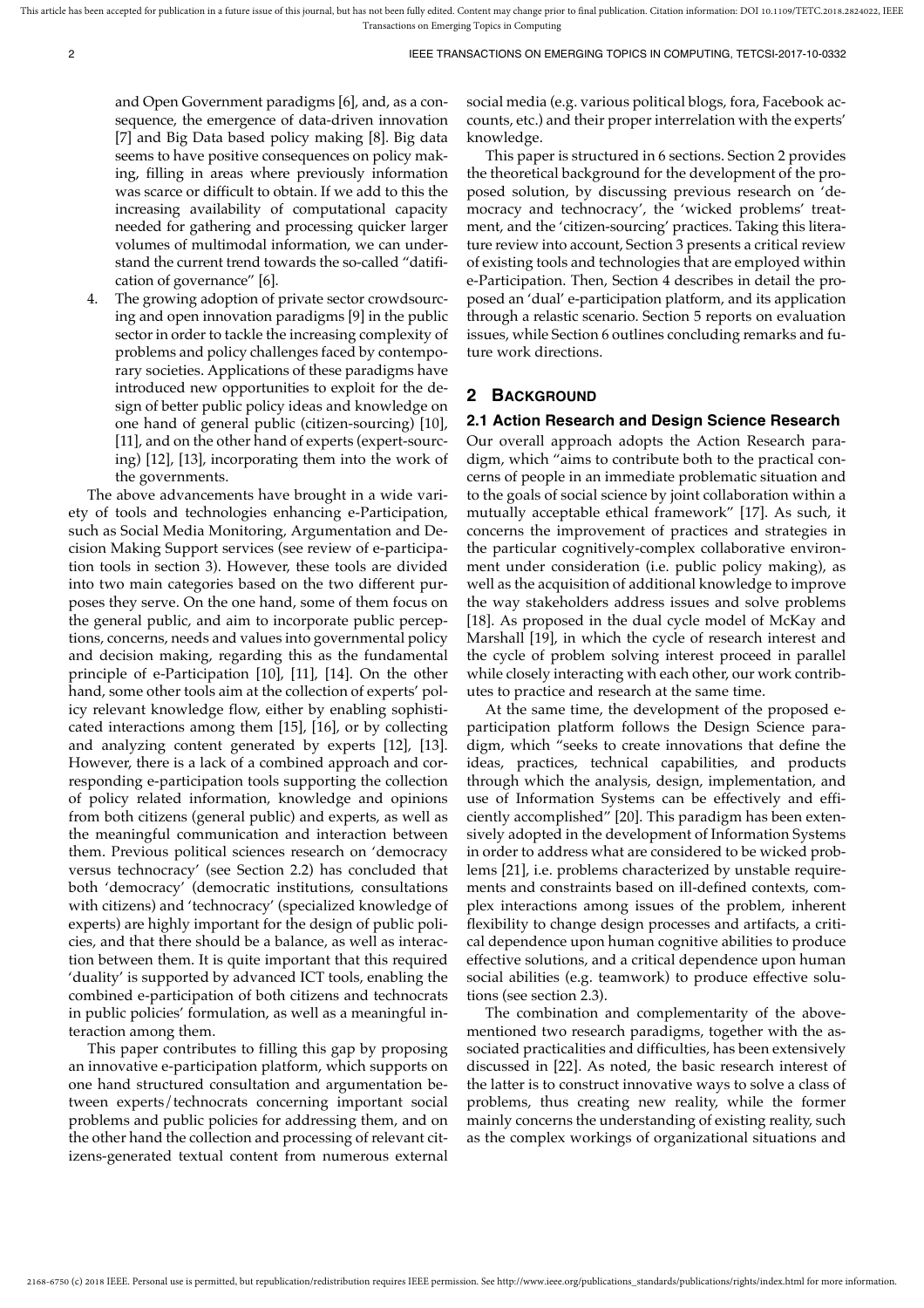human behavior. In our approach, there is significant overlap between them, in that we aim to solve a socio-technical problem by developing a new solution technology and evaluating it in an organizational context.

#### **2.2 Technocracy and Democracy**

Previous political sciences research has revealed that democracy (democratic institutions, consultations with citizens) and technocracy (specialized knowledge of experts) are the main foundations for the development of effective and socially acceptable public policies [29], [30]. The development of the 'participative democracy' ideas have resulted in a growing involvement of the citizens in the development of public policies [23], [24], [25]. The participatory democracy does not aim to replace the existing 'representative democracy' (and its democratic institutions, such as the Parliaments and other representative institutions), but on the contrary to support and complement them. However, throughout the public participation literature it is emphasized that in order to be successful the participating citizens should be sufficiently informed about the complex social problems under discussion, which public policies aim to address. This becomes increasingly important, due to the growing complexity of the problems of modern societies, as well as the alternative interventions for addressing them, which has increased the importance of knowledge and expertise for the design and implementation of public policies. For this reason experts, and especially various forms of expert bodies (ranging from committees to separate organizations, such as economic institutes), have become today highly important for and influential on the formulation of public policies, which is termed 'technocracy' [26], [27], [28].

However, the above relevant research has highlighted the need of balance as well as communication, interaction and exchange of knowledge between 'democracy' and 'technocracy', as they are complementary, since each of them needs inputs from the other, while both make significant but different contributions to the design of public policies [29], [30]. In particular, the participants in the democratic processes (citizens and their representatives, stakeholder groups) need extensive knowledge and expertise on the social problems they are dealing with, while the lack of them can have quite negative impacts on the effectiveness of the formulated public policies. At the same time experts dealing with important social problems tend to ignore or neglect some important aspects of public policies, such as their impact on employment, social inequalities, quality of life, etc., and to 'de-politicize' them . In order to reduce these negative tendencies, experts need inputs from the democratic political processes, concerning diverse values and concerns of different stakeholder groups, as well as their diverse perspectives, approaches and ideologies. As Gilley [30] argues, 'democratic sovereignty and technocratic expertise must coexist', concluding that 'a healthy democracy requires a healthy technocracy and vice versa'.

For the above reasons, it is quite beneficial to have eparticipation platforms supporting this required 'duality': the collection and meaningful interrelation of policy related information, knowledge and opinions from both citizens (general public) and experts, as well as the proper communication and timely interaction between them. As revealed in Section 3, there is a lack of such integrated solutions; our paper contributes to filling this gap.

#### **2.3 Wicked Problems**

Another stream of political sciences research has revealed that the problems of modern societies have become complex and 'wicked', and this has made the design of appropriate public policies for addressing them much more difficult than in the past [21], [31], [32], [33]. In particular, previously most social problems had clear and widely accepted definitions and objectives, which were widely accepted in the society, so they could be solved through 'first generation' mathematical optimization methods, which determine the optimal solution of the problem that achieves some predefined objectives with the lowest possible resources. However, in the last decades societies became more heterogeneous in terms of values, concerns and lifestyles and, as a result of this, most social problems tend to lack clear and widely acceptable definition and objectives, having many stakeholders with different and heterogeneous problem views, concerns and objectives; this kind of problems are called 'wicked'. According to Rittel and Webber [32], wicked policy problems necessitate the use of 'second generation' methods for addressing them, which include: (i) a first stage of consultation among problem stakeholders, aiming to formulate a shared understanding and definition of the problem, and the particular objectives to be achieved, and then (ii) a second stage of mathematical optimization analysis of the well-defined at this stage problem in order to identify the best solution.

Subsequent research on this 'second generation' approach for addressing wicked social problems, by designing appropriate public policies for them, has revealed that its first stage can be greatly supported by the use of appropriate information systems, termed as 'issue-based information systems' (IBIS), which allow stakeholders to exchange information about their perceptions concerning the main elements of the particular social problem under discussion, which are: (i) 'topics' (meant as broad discussion areas); (ii) 'questions/issues' (particular problems to be addressed within a discussion topic); (iii) 'ideas' (possible alternative answers-solutions to these questions/issues); and (iv) 'arguments' (positive or negative - evidence or viewpoints that support or object to these ideas/alternatives) [31], [34], [35], [36]. In this direction, previous empirical research has concluded that 'structured' e-consultation tools based on the abovementioned IBIS framework (allowing users to enter and exchange semantically annotated information concerning the main elements of the social problem under discussion: main issues, alternative solutions/interventions for addressing each of them, and also pro-arguments and contra-arguments about them, as well as comments) enable much more focused, effective and productive electronic policy related discussions and exchanges of information and views, than the usual 'unstructured' fora; however, they are more difficult to use by the less sophisticated users (in terms of education and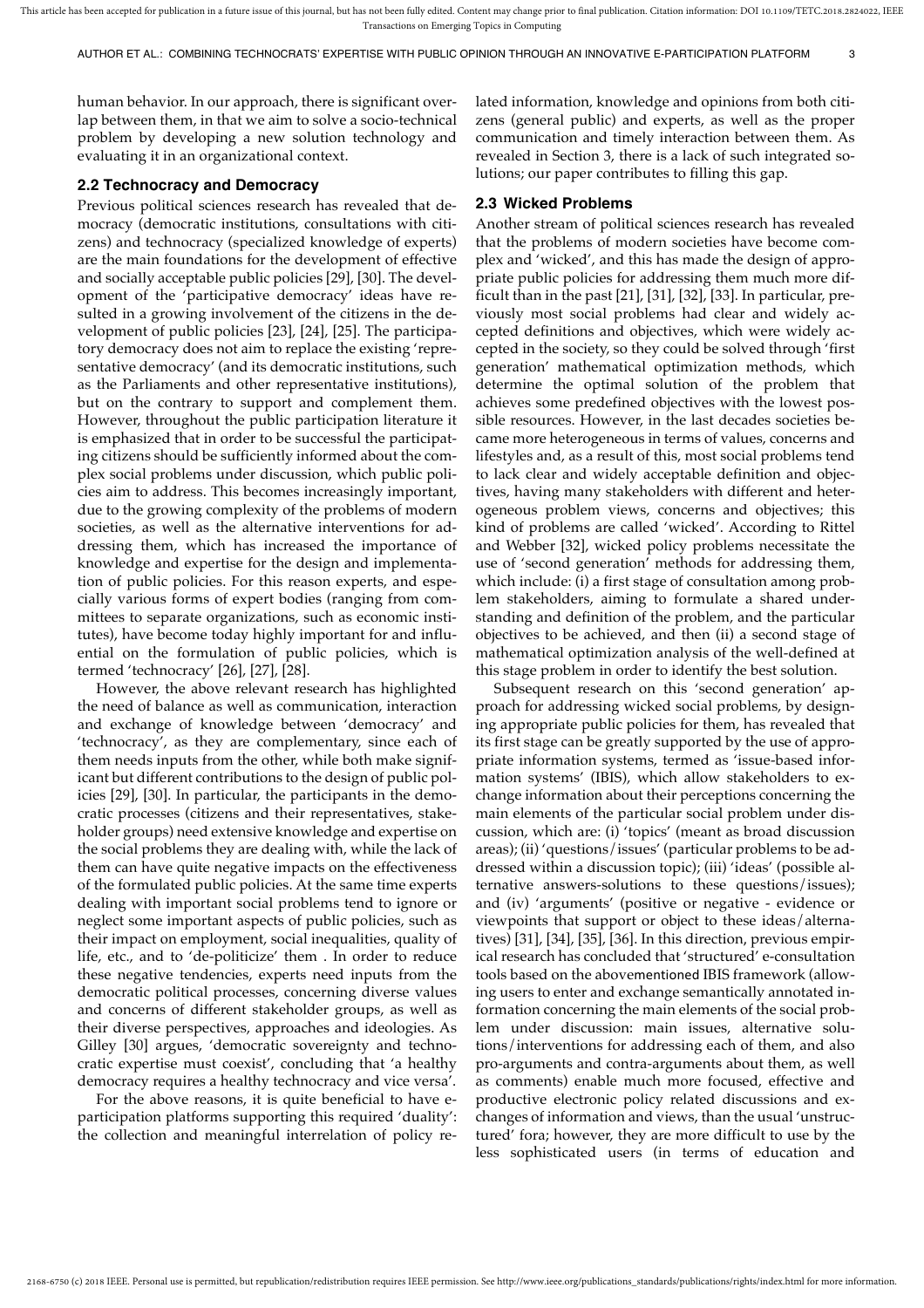knowledge about the social problem under discussion), and more appropriate for the more sophisticated ones and the experts [15], [35].

For the above reasons, our approach – as far as the experts' consultation and argumentation component of the proposed solution is concerned – builds on and extends the well-tried IBIS framework.

## **2.4 Citizen-sourcing**

The success stories of 'open innovation' and 'crowd-sourcing' in the private sector ([9], [37], [38]) have motivated government agencies to move in this direction as well, and this gave rise to the development of 'citizen-sourcing' practices in government, and also of considerable research activity in this area [10], [11], [39], [40], [41], [42]. Governments are increasingly using ICT, mainly social media, in order to collect information, knowledge, ideas and opinions from the citizens about important social problems, as well as existing or under formulation public policies for addressing them. According to a recent review of the research literature in this area [41] most of this research focuses on the analysis of the specific activities government agencies conduct for this purpose, the impact of the external context on them, as well as the demographics and the behavior of the participating citizens; on the contrary, limited research has been conducted for the development of advanced and more effective ICT platforms for citizensourcing.

Most of this ICT platforms related research focuses on 'active citizen-sourcing', which is based on the use of government agencies' social media accounts in order to pose a specific social problem or public policy (existing or under development), and solicit relevant information, knowledge, ideas and opinions from the general public [4], [39], [42]. Recently, a novel approach to government citizensourcing has started being developed, which is based on 'passive citizen-sourcing [10], [40]. In this approach government agencies have a more passive role: they exploit policy-related content that has already been generated by citizens freely, without any active stimulation or direction by government, in various external social media (such as political fora and blogs, Facebook, Twitter, etc. accounts, etc.) not belonging to government agencies. This 'passive citizen-sourcing' approach offers significant advantages over the 'active citizen-sourcing' one: (i) it enables government agencies to access, retrieve and exploit much larger quantities of more diverse policy relevant content from a wide variety of social media sources of different political orientations; and (ii) this content already exists, so government agencies do not have to find ways to attract large numbers of citizens to participate in citizen-sourcing and generate new content. For the above reasons, we build on the concept of 'passive citizen-sourcing' as a foundation for the design of the citizens' related components of the proposed e-participation platform.

#### **3 E-PARTICIPATION TOOLS REVIEW**

Typical examples of e-participation platforms operating to-

day are the European Citizens' Initiative (http://ec.europa.eu/citizens-initiative/), enabling the direct involvement of citizens in the formulation of EU policies, the Citizen Space (http://www.citizenspace.com), a system enabling national governments and local authorities to organize online consultations), the Agora Voting (http://agoravoting.org/), an open-source e-voting platform, the participation portal of the Frankfurt city (Frankfurt Fragt Mich, https://www.ffm.de/), etc. The ParticipateDB (http: //www.participatedb.com) lists over 350 ICT tools and services that have been used for civic engagement, as well as 300 projects exemplifying the practical applications of these tools.

Yet, e-participation can involve a considerable variety of underpinning technologies and tools. Our aim here is to identify the main families of e-participation tools, rather than providing an exhaustive list of tools used in the field. Our approach draws on the original classifications of eparticipation, which include efforts to develop frameworks in order to model and conceptualize the e-participation domain [43], [44], to identify areas of public participation [45], to evaluate e-Participation related tools [46] and projects [47], and to compare e-Participation initiatives [1]. After conducting a thorough study of the above approaches, in the subsequent paragraphs we briefly present the main families of tools that contribute to the enhancement of e-Participation efforts.

**Open Data Platforms.** In the effort to structure, manage and represent government and policy related information (as information provision is a critical foundation of public participation), open government data portals have proliferated over the last years [48]. Governments have created portals mashing up national, regional and cross-national datasets, such as the EU Open Data Portal (https://www.europeandataportal.eu), CKAN (https: //ckan.org), the World Bank (http://www. worldbank.org), etc. The value of public sector information is recognized with respect to enhancing transparency, empowering citizens to participate and hence leading to informed policy decisions. Open Data platforms play a major role in increasing the accessibility of public sector data to diverse societal actors, thus fostering their communication and interactions with political actors and enabling stronger and more meaningful and substantial civic engagement [71], [72].

**Engagement and Collaboration Support.** The emergence of the Web 2.0 era lead to the introduction of a plethora of collaboration tools, which enable citizens' engagement at a massive scale and feature novel paradigms [4], [39], [42]. At the same time, it is broadly admitted that the collaboration aspect of e-participation initiatives in the public sector is relatively unexplored [49]. These tools cover a broad spectrum of needs ranging from knowledge exchanging, sharing and tagging, to social networking, group authoring, mind mapping and discussing. For instance, Facebook (http://www.facebook.com) and LinkedIn (http://www.linkedin.com) are representative examples of social networking tools that facilitate the formation of online communities among people with similar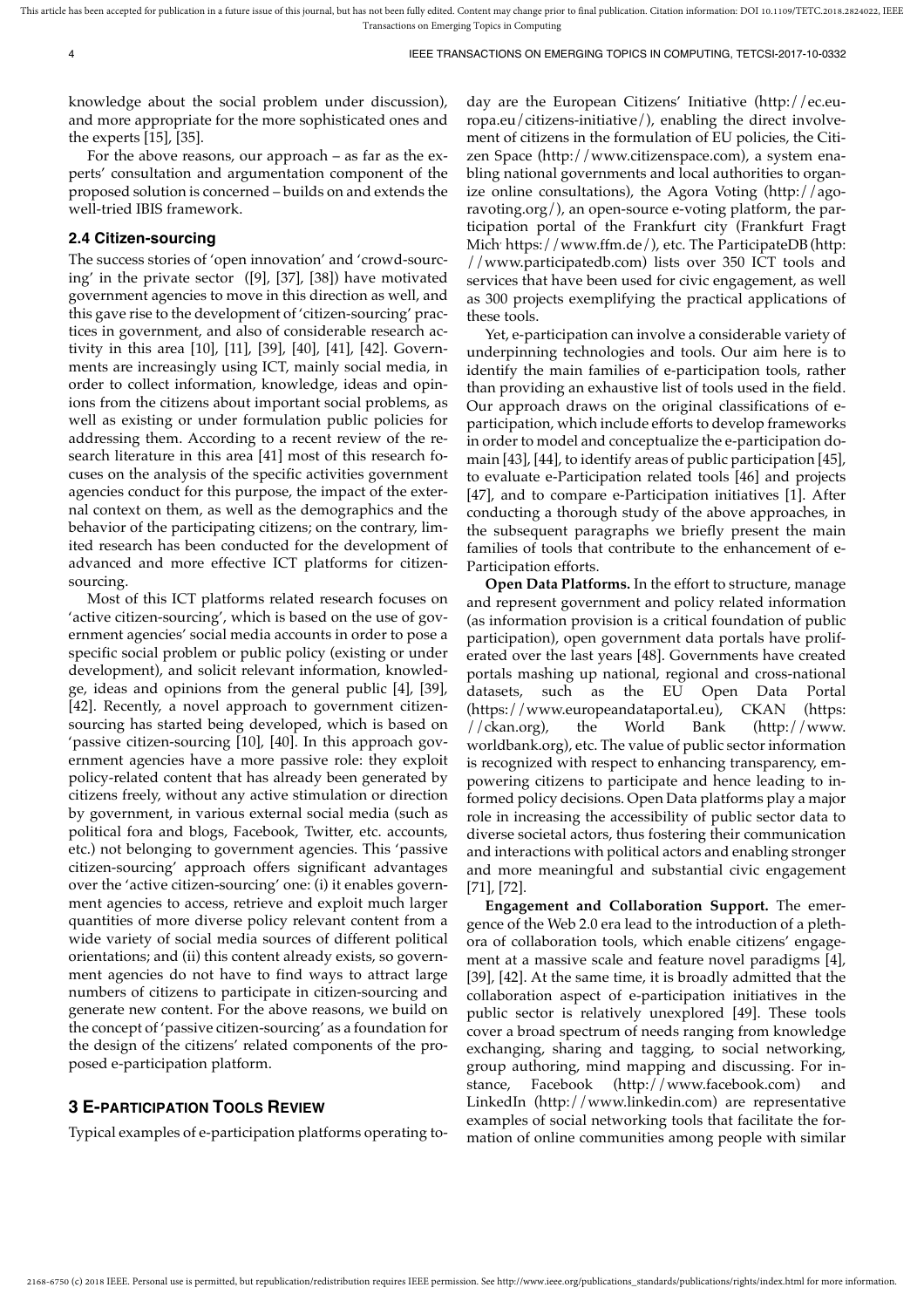interests; tools such as MindMeister (http://www.mindmeister.com) and Mindomo (http://www.mindomo.com) aim to collectively organize, visualize and structure concepts via maps to aid brainstorming and problem solving; Debatepedia (http://wiki.idebate.org) and Cohere (http://cohere.open.ac.uk) are typical tools aiming to support online discussions over the Web; phpBB (http://www.phpbb.com) and bbPress (http://www. bbpress.org) are Web 2.0 applications enabling the exchange of opinions, focusing especially on the provision of an environment in which citizens can express their thoughts without paying much attention to the structure of the discussion. At the same time there are tools enabling a more structured, and therefore more focused and effective consultation [15], [16], [35], [36].

The above e-participation tools' categories enable the massive and unconstraint collaboration of users; however, this very feature is the source of a problem that these tools introduce: the problem of information overload. The amount of information produced and exchanged and the number of events generated within these tools exceeds by far the mental abilities of users to: (i) keep pace with the evolution of the discussion/collaboration in which they engage, and (ii) keep track of the outcome of past sessions. Current Web 2.0 collaboration tools exhibit two important shortcomings making them prone to the problems of information overload and cognitive complexity. First, Web 2.0 collaboration tools lack reasoning services, with which they could actively and meaningfully support a more productive collaboration. Second, these tools are "information islands", thus providing only limited support for interoperation, integration and synergy with third party tools. While some provide specialized APIs with which integration can be achieved, these are primarily aimed at developers and not end users.

**Social Media Monitoring.** Social Media Monitoring and Analytics is an evolving marketing research field that refers to the tracking or crawling of various social media content as a way to determine the volume and sentiment of online conversation about a brand or topic [40]. Their added value lies on the fact that such investigations can be performed at real time and in a highly scalable way [50]. Well-known platforms of this category include Hootsuite (https://hootsuite.com), Trackur (http://www.trackur. com), and Sysomos (https://sysomos.com).

Limited research has been conducted concerning the use of such tools by government agencies as well as the extent these are useful for performing citizen-sourcing aiming at understanding and addressing the complex and 'wicked' problems of modern societies [10], [40], [51]. In this direction, a platform has been developed in the context of the NOMAD European project, which provides a set of tools for searching and analyzing public policy related content that has been generated by citizens in numerous 'external' social media (i.e. not belonging to government, such as various political blogs, fora, Facebook and Twitter accounts, etc.); furthermore, this platform provides advanced tools for analyzing this content in order to identify specific issues, ideas, concerns and other information hidden within the text of citizens' posting on the web, enabling in this way a 'passive citizen-sourcing' [10], [51]. What differentiates NOMAD from typical Social Media Monitoring tools is that analysis is tailored against specific policy makers' goals, by properly visualizing arguments, opinions and sentiments regarding a policy domain, and creating a semantically rich, accurate stream of data that can be leveraged in any workflow. Such tools can support the required "attention mediation" suggested by Klein and Convertino [52], by providing a structured way to represent the "big picture". Disclosing the analytics and reports implies the provision of feedback to the involved population on how their input has been taken into account.

**Opinion Mining.** Opinion mining tools employ natural language processing, machine learning, text analysis and computational linguistics to extract relevant information from the vast amounts of human textual communication over the Internet or from offline sources. In fact, the propagation of opinionated textual data has caused the development of Web Opinion Mining [53] as a new concept in Web Intelligence, which deals with the issue of extracting, analyzing and aggregating opinions from large quantities of textual data. The analysis of the sentiment of citizens' opinions, known as Sentiment Analysis, is significant for both the private and the public sectir, because it allows determining how people feel about a product or service, or about a public policy or service. We can distinguish between two types of tools in this category; those that provide a framework for data mining algorithms, e.g. Rapidminer (https://rapidminer.com), WEKA (http:// www.cs.waikato.ac.nz/ml/weka/), and KNIME (https:// www.knime.org/) [54], and online platforms that can visualize (in real time) Opinion Mining Analytics on predefined Web 2.0 Sources, e.g. sentiment viz (political https://www.csc2.ncsu.edu/faculty/healey/tweet\_viz/ tweet app/) and Socialmention (http://www.socialmention.com).

In the last decade there is extensive and continuously growing creation of political textual content in the Internet, and especially in social media. Opinion Mining methods and tools make it possible for public administration to collect and analyse it in order to identify citizens' opinions about policies and other topics of interest [55]. For this reason opinion miming methods can be used in combination with the abovementioned engagement and collaboration tools as well as social media monitoring tools. However, there are certain factors that make Web 2.0 data more complicated and difficult to be parsed using Opinion Mining Methods. An interesting study about the identification of such factors was made by Maynard et al. [56], in which they exposed important features that pose certain difficulties to traditional approaches when dealing with social media streams, such as the short length of messages, the existence of noisy content and the disambiguation in the subject of reference.

**Reputation Management.** Reputation Management refers to the need to seek references for an individual or organization participating in social networks and communities regarding their intellection or influence [57]. This need is partially addressed by existing online reputation management services, which monitor one's influence based on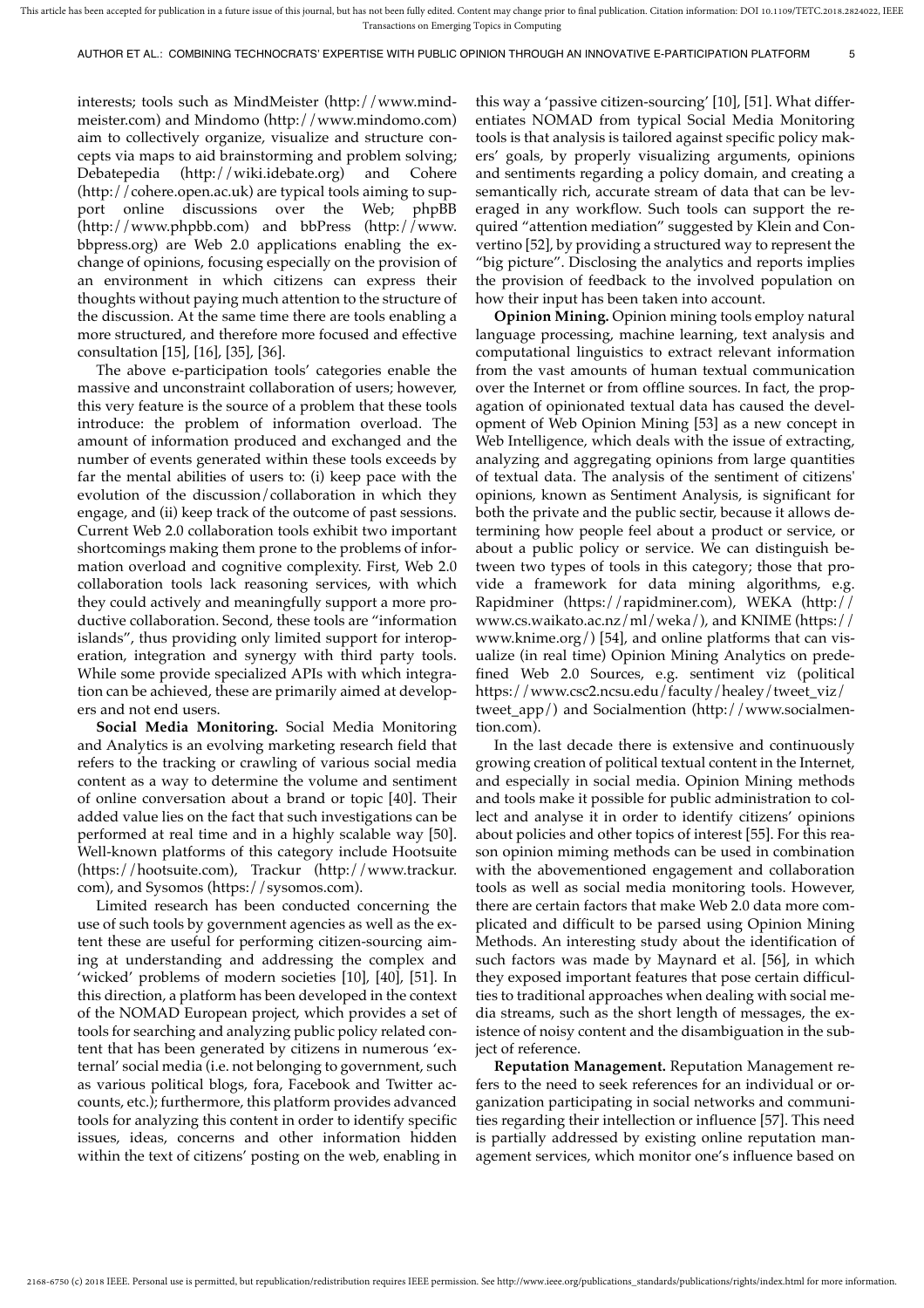his/her activities in the social web, such as Klout (http://www.klout.com) and Naymz (http://www. naymz.com); or in the research domain measure one's scientific performance based on citation analysis, such as Google Scholar (http://scholar.google.com) and Research Gate (http://www.researchgate.net). Another stream of reputation management systems is using customer feedback to gain insight on suppliers and brands, or get early warning signals to reputation problems (e.g. eBay RMS).

Likewise, e-Partcipation initiatives may attract and make use of information from a plethora of different sources, and may be affected by the public relations between multiple stakeholders, which should be treated according to their credibility. Current reputation assessment algorithms can partially address this challenge by assigning a generic reputation score to individuals and enabling the identification of experts. Nevertheless, a valid application of author-based contribution filtering [52] for identifying promising ideas and proposals from large corpuses demands contributors to be assessed against their expertise on specific topics related to the public problem under investigation. Such an approach has been developed in the European project EU-Community [12], [13], based on the use of reputation management techniques. In particular, by collecting data concerning the knowledge, credibility and expertise of individuals, reputation scores are calculated for each individual with respect to different policy related thematic areas using a synthetic algorithm; based on these reputation scores, content generated by the most knowledgeable experts over the web can be shown first in users' searches, and this enables the identification of and the focus on the highest quality policy related content that has been already generated in various electronic sources by experts ('passive expert-sourcing').

**Argumentation Support.** As far as argumentation is concerned, various tools focusing on the sharing and exchange of arguments, diverse knowledge representation issues and visualization of argumentation have been developed. Tools such as Araucaria[58], Reason!Able [59] and Compendium (http://compendium.open.ac.uk) allow users to create issues, take positions on these issues, and make pro and contra arguments. They can capture the key issues and ideas and create shared understanding in a knowledge team; in some cases, they can be used to gather a semantic group memory. Some research has been conducted concerning the application of such approaches in the public sector, for the developemet of tools for structured consultation and argumentation (based mainly on the abovementioned IBIS framework – see section 2.3) with citizens (mainly sophisticated ones or experts) about social problems and public policies for addressing them, with encouraging results [15], [35], [36]. However, these argumentation support tools have the same problems with the aforementioned Web 2.0 engagement and collaboration tools. They too are standalone applications, lacking support for interoperability and integration with other tools (e.g. with data mining services foraging the Web to discover interesting patterns or trends). They also cope poorly with voluminous and complex data as they provide only primitive reasoning services. This makes these tools prone to the problem of information overload. Argumentation support services recently developed in the context of the Dicode project [16] address most of these issues through innovative virtual workspaces offering alternative visualization schemas that help stakeholders control the impact of voluminous and complex data, while also accommodating the outcomes of external web services, thus augmenting individual and collective sense-making.

In any case, argumentation support tools reveal additional shortcomings that prevent them from reaching a wider audience. In particular, their emphasis on providing fixed and prescribed ways of interaction within collaboration spaces make them difficult to use as they constrain the expressiveness of users, which in turn results in making these systems being used only in niche communities. Adopting the terminology used in the most common theoretical framework of situational awareness shaped by Endsley [60], this category of tools only partially cover the needs of the three stages of situational awareness, namely perception (i.e. perceive the status, attributes, and dynamics of relevant elements in the setting under consideration), comprehension (i.e. perform a synthesis of disjointed elements of the previous stage through the processes of pattern recognition, interpretation, and evaluation), and projection (i.e. extrapolate information from previous stages to find out how it will affect future instances of the operational setting).

**Policy Modelling.** The increasing complexity of social problems has triggered the evolvement of Policy Modelling, a research field that incorporates the use of information technologies and computational modelling to inform policy analysis, management and decision-making. Estrada [61] define it as "an academic or empirical research work that is supported by the use of different theories as well as quantitative or qualitative models and techniques, to analytically evaluate the past (causes) and future (effects) of any policy on society, anywhere and anytime". Policy Modelling tools are mainly based on Ontological Engineering and Semantic Web tools including ontology editors (e.g. Protégé - http://protege.stanford.edu and ELEON - http://users.iit.demokritos.gr/~eleon/). The majority of them serve purposes of building and running models of a policy or a social problem to be solved, structuring the main elements, topics, sub-topics and terms of it, in order to be used for collecting relevant content authored by citizens and experts in various electronic spaces. For instance, in the abovemetnioned NOMAD project an Authoring Tool has been developed, which provides a web-based interface to create domain and policy models that capture topics and arguments relevant to a policy and their inter-relations. These models set the basis for the retrieval and analysis of policy relevant text segments that have been published on the web [51].

**Dynamic Simulation**. Dynamic simulation methodologies (such as Agent-based, Discrete Event and System Dynamics simulation) are applied to model and simulate complex problems in various domains. During the policy formulation process, they can help visualize policy related information from the real world. Simulation allows testing alternative solutions, as well as predicting and assessing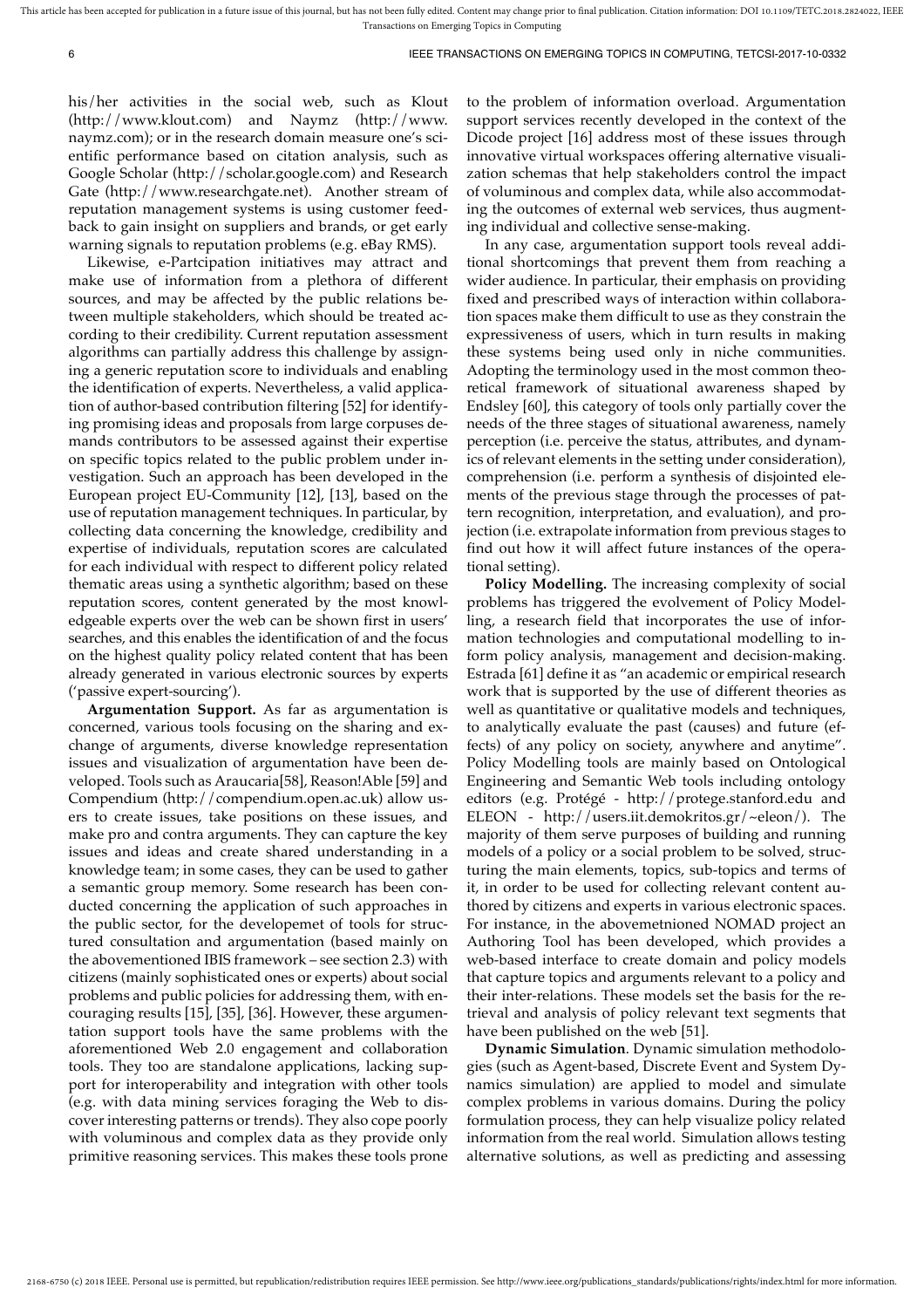the impact of prospective policy choices, reducing the associated uncertainty. Well known examples of simulation platforms are Vensim - http://www.vensim.com and Anylogic - http://www.anylogic.com). Although simulation approaches are mainly addressed to experts and policy makers to help them to understand the complexity of phenomena and policy impacts, e-Participation platforms combining simulation and gamification have been also developed as a means to promote participation of the general public (e.g. participatory budgeting simulation) [62].

**Decision making support.** Data warehouses, on-line analytical processing, and data mining have been broadly recognized as technologies playing a prominent role in the development of current and future Decision Support Systems [63], in that they may aid users make better, faster and informed decisions. However, one critical point that is still missing is a holistic perspective on the issue of decision making. This originates out of the growing need to develop applications by following a more human-centric (and not problem-centric) view, in order to appropriately address the requirements of public sector stakeholders. Such requirements stem from the fact that decision making has also to be considered as a social process that principally involves human interaction [64]. The structuring and management of this interaction requires the appropriate technological support and has to be explicitly embedded in the solutions offered for this purpose. The above requirements, together with the ones imposed by the way public sector stakeholders work and collaborate today, delineate a set of challenges for further decision support technology development. Such challenges can be addressed by adopting a knowledge-based decision-making view, while also enabling the meaningful accommodation of the results of social knowledge mining processes (revealing the needs, perceptions, opinions of the general public). Knowledge management activities, such as policy related knowledge elicitation, representation and distribution influence the creation of the decision models to be adopted, thus enhancing the decision making process [65], while evaluation of contributions in the decision making process act as a reputation mechanism and provide incentives for engagement.

From the above review of the main categories of e-participation tools, it can be concluded that they can be distinguished, based on their main purpose, into two types: (i) those oriented towards the collection, integration and analysis of citizens (general public) information, knowledge, opinions and values, and (ii) those targeted to the collection, analysis and consolidation of experts' knowledge through technology-mediated structured dialogue among them (such as Structured Collaboration, Argumentation and Decision making support tools, possibly in combination with Reputation Management); each of these two types of e-participation tools can provide either limited or substantial analysis/processing capabilities, which constitutes another important categorization of them. In any case, there is a lack of approaches combining the collection of policy related information, knowledge and opinions from both citizens (general public) and experts, and facilitating the interactions between representatives of the technocracy and democracy. However, this combination and

interaction is necessary, since – as mentioned in Section 2.2 - previous political sciences research has revealed that both democracy and technocracy are fundamental foundations for the development of public policies, and that there should be balance as well as interaction and exchange of knowledge between them. Our work aims to address this very gap through an innovative and user-friendly 'dual' platform.

# **4 AN INNOVATIVE DUAL E-PARTICIPATION PLATFORM**

#### **4.1 Description**

The proposed 'dual' platform consists of two main components: the first of them supports structured consultation and argumentation among experts, based on the IBIS framework (see Section 2.3), concerning social problems and public policies for addressing them; the second component supports the collection and processing of relevant citizens-generated textual content from numerous external social media (e.g. various political blogs, fora, Facebook accounts, etc.). Content related to the first component is directly uploaded by the experts (expressing alternative solutions and arguments in favor or against them for the issue under consideration), while content related to the second component is semi-automatically extracted from external applications (used to justify or oppose one's claim, or even 'feed' an ongoing consultation with additional information). As explained in Section 2.1, our overall approach for the development of this platform adopts the Action Research and Design Science Research paradigms. In particular, our work has been based on close collaboration with selected experts aiming to fully understand the wicked problems associated with the cognitively-complex and data-intensive public policy making context, the development of an innovative solution to solve practical problems within the above context, as well as the evaluation of the proposed solution in diverse organizational settings.

Generally speaking, in complex contexts such as that of public policy making, which are characterized by diverse types of stakeholders (both experts and generic public) and activities, diverse e-participation tools need to be integrated and meaningfully orchestrated (enabling, on one hand, structured consultations/argumentations and, on the other hand, collection and analysis of various types of relevant data). In most cases, this is a complex and challenging issue, which depends on many factors, such as the type of the resources to be integrated, performance requirements, data heterogeneity and semantics, user interfaces, and middleware [66]. At the same time, policy makers and experts are confronted with the rapidly growing problem of information overload. An enormous amount of policy related content already exists in the "digital universe", i.e. information that is created, captured, or replicated in digital form, which is characterized by high rates of new information that demands attention. When working together, experts have to cope with this diverse and exploding digital universe; they need to efficiently and effectively collaborate and make decisions by appropriately assembling and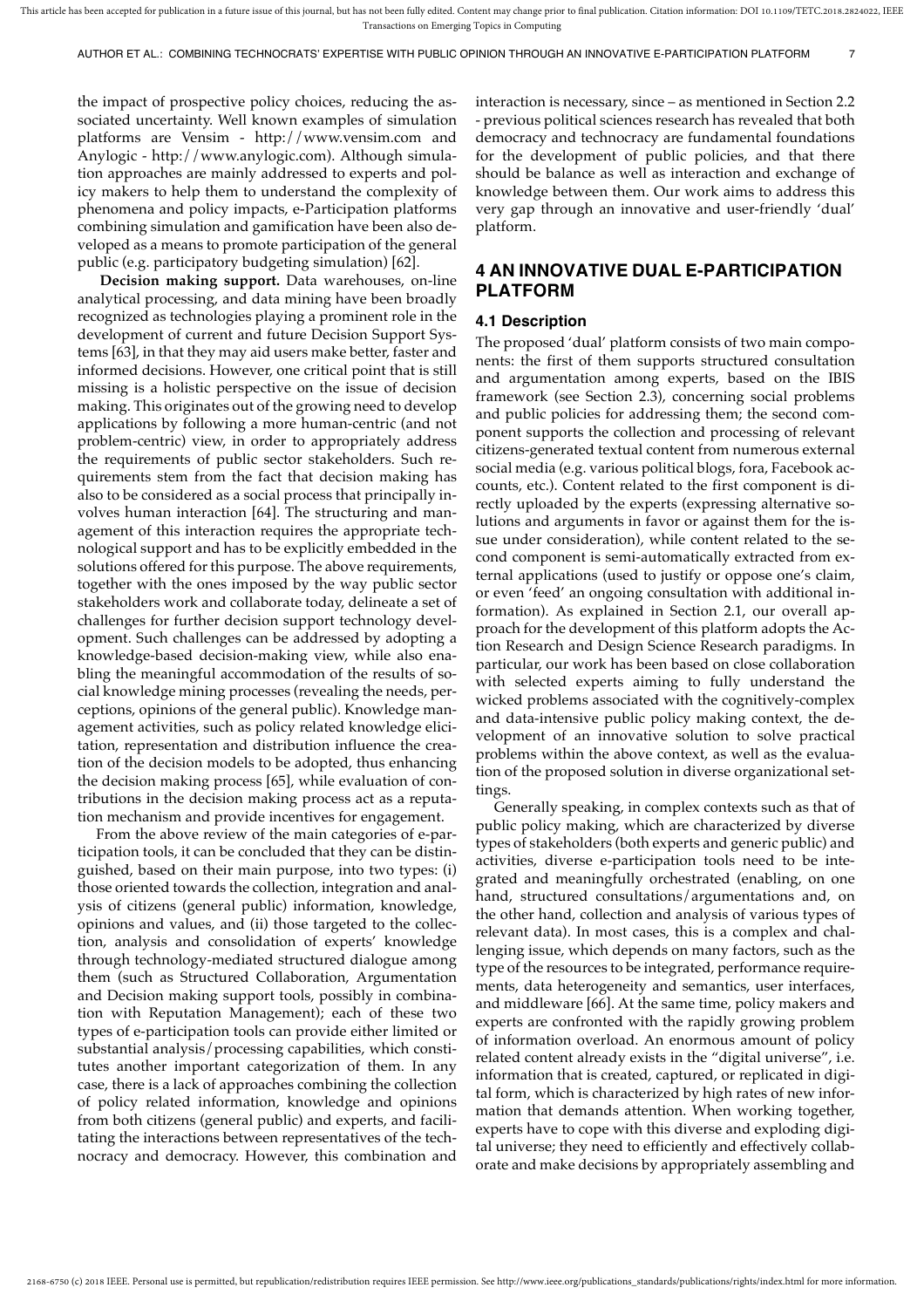

Fig. 1. The architecture of the proposed e-Participation platform.

analyzing enormous volumes of complex multi-faceted data residing in different sources and incorporating valuable policy related knowledge, perceptions and ideas of the citizens. Admittedly, when things get complex, we need to aggregate big volumes of data, and then mine it for insights that would never emerge from manual inspection or analysis of any single data source.

We argue that the above requirements can be fully addressed by an innovative web-based platform that ensures the seamless interoperability and integration of diverse components and services, as those reported in Section 3. This platform, whose three-layer architecture is illustrated in Fig. 1, enables a synergy of human and machine reasoning, through a meaningful integration of a series of services that facilitate and augment the participation of diverse types of experts in structured consultations/argumentations. The proposed solution is able to loosely combine web services to provide an all-inclusive infrastructure ('single-access-point') for the effective and efficient support of public and private sector experts, possibly expressing views of different stakeholders, participating in policy making procedures. This solution does not only provide a working environment for hosting and indexing of services, seamless retrieval and analysis of large-scale data sets; it also leverages Web technologies and social networking solutions to provide stakeholders with a simple and scalable solution for targeted collaboration, resource discovery and exploitation, in a way that facilitates and boosts open innovation activities. This platform exploits rich semantics at machine level to enable the meaningful incorporation and orchestration of interoperable web services in customized workflow settings, aiming to reduce the data-intensiveness and smooth the associated workloads to a manageable level.

The proposed integration can be based on established technologies and standards of a service-oriented architecture. Application Programming Interfaces (APIs) allow different applications to connect and interact with each other, while web services provide a standardized way of integrating web-based applications using open standards such as XML, SOAP, WSDL and UDDI. Such an architecture and overall integration approach has been fully developed in the context of the Dicode EU project (http://dicode-project.cti.gr/), where a widget-based solution was conceived to deliver diverse web services to end-users and alternative service integration modes were proposed and thoroughly tested in the project's use cases. It has been shown that this approach, namely the Dicode Workbench [67], ensures a flexible, adaptable and scalable information and computation infrastructure, and exploits the competences of the experts to properly confront information management issues, such as information characterization, classification and interpretation, thus giving added value to the underlying citizens' collective intelligence. Moreover, it facilitates knowledge sharing and knowledge co-creation, and assures better-informed collaboration.

In particular, the proposed platform includes a series of consultation, collaboration and decision making support services (see top layer of the architecture shown in Fig. 1) developed in the context of the Dicode project [16]. Specifically, these services (i) provide advanced knowledge exchange and collaboration support functionalities through innovative virtual workspaces, (ii) are geared towards achieving consensus and gaining of deeper insights, (iii) support incremental formalization of argumentative collaboration (i.e. a stepwise and controlled evolution from a mere collection of individual ideas and resources to the production of highly contextualized and interrelated knowledge artefacts), which augments sense-making through reviewing, commenting on and extending the shared content, and (iv) aid experts rank alternative solutions and determine the best one (i.e. reach a decision) based on predefined criteria, offering a working environment that supports interpretation of diverse knowledge items and their interrelationships.

The above services (supporting experts' e-participation activities) can be combined with another set of services for sophisticated collection and analysis on textual content published by citizens in external social media (see bottom and middle layers of the architecture shown in Fig. 1),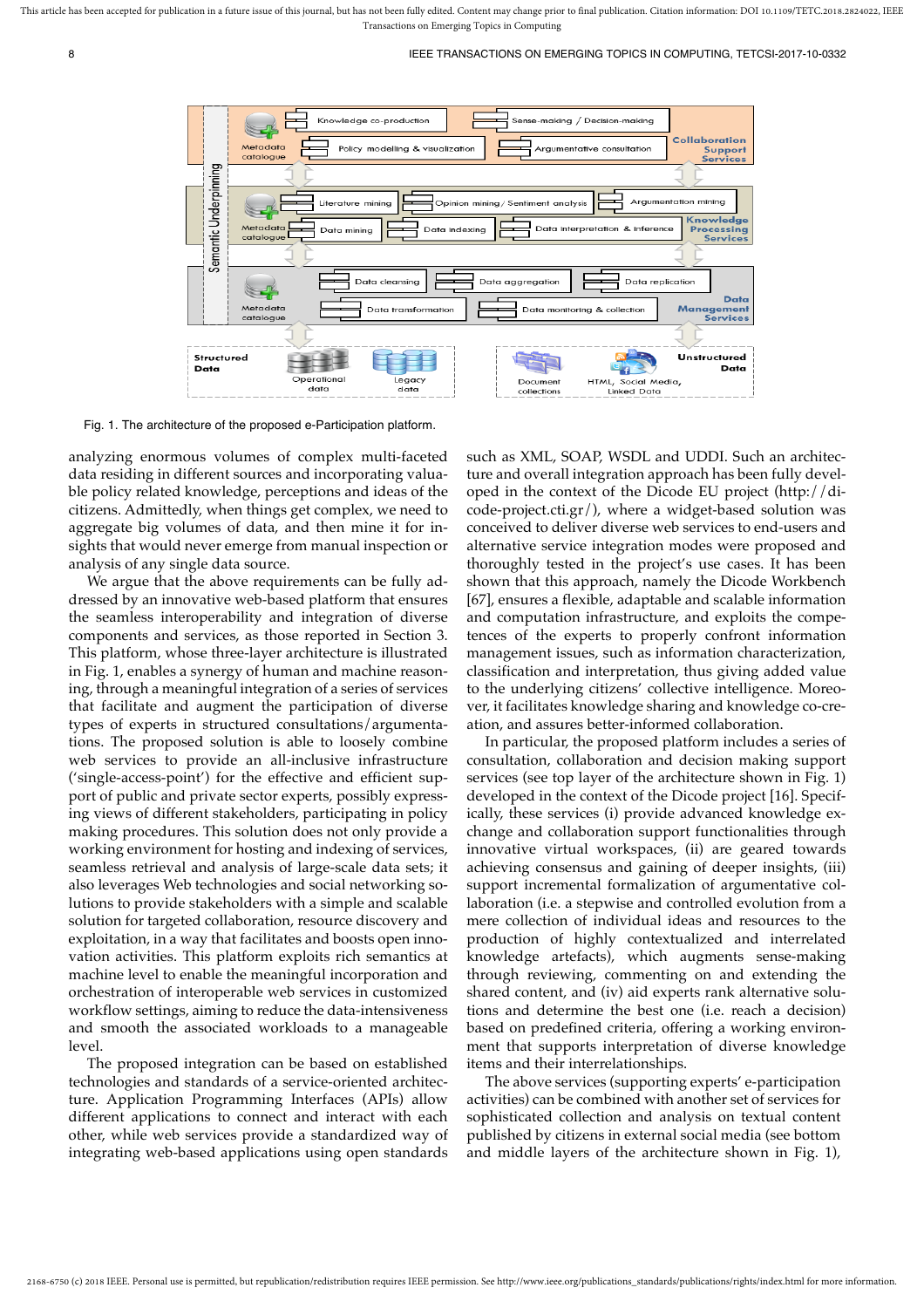

Fig. 2. Workspace of the application scenario (an instance).

which has been developed in the context of the NOMAD (http://nomad-project.eu) [10], [51]. This is highly valuable, as it enables experts' collaboration and argumentation taking place as part of e-participation initiatives to take into account and benefit from 'fresh' relevant content contributed by citizens in numerous social media, incorporating useful ideas, knowledge as well as perceptions of the general public. Integrating components from many of the tool categories presented in Section 3, the NOMAD tool-set provides APIs for services that: (i) create and maintain policy models (incorporating the main elements of the public policies, for which we want to collect relevant content from the above social media), (ii) using such policy models, mine relevant citizen-generated content from a variety of online text sources (e.g. political blogs, social media, websites), which are pre-defined by the user (iii) perform linguistic analysis of this collected content in order to transform this free text into a set of structured data, (iv) discover and extract main issues discussed as well as arguments from this free text, (v) perform sentiment analysis of it to classify text segments according to their 'tone' (positive, neutral, negative), (vi) cluster arguments, based on calculated similarities, and present automatically-generated summaries, and (vii) visualize a structured view of citizens' opinions on a policy related topic (visualized through word-clouds and other kinds of charts), providing insights on what about, how much and when citizens are discussing concerning this topic. These services allow defining a set of high quality on-line sources of citizen-generated textual content concerning a public policy (e.g. economic, social, educational, technological, etc.) we are interested in, which can include a large number of relevant political blogs, as well as social media accounts and web-sites of important stakeholders, analysts, journalists, organizations, etc., and continuously monitor relevant content produced in them. The integration of the above NOMAD services

with those developed in the context of the Dicode project is straightforward due to the API-based communication approach adopted in the proposed solution (APIs are customizable interfaces that enable software components to effectively communicate by overcoming the inherent incompatibilities caused by different software platforms).

Such a combination between human argumentative collaboration support on one hand, and data collection and analysis tools on the other, builds on the synergy between human and machine intelligence to enhance individual and collective work during the entire e-participation process. In addition, it addresses the diversity of requirements related to the data intensiveness and cognitive complexity of settings concerning e-participation in the public sector. The proposed solution adopts a knowledge-based collaboration and decision-making approach to experts' e-participation and, at the same time, enables the meaningful accommodation of the results of a social knowledge mining process. According to this apprach, which builds on bottom-up innovation models, decisions concerning the best alternative solution/intervention for addressing a social problem are considered as pieces of descriptive or procedural knowledge referring to an action commitment. In such a way, the decision-making process is able to produce new knowledge, such as evidence justifying or challenging an alternative or practices to be followed or avoided, thus providing a refined understanding of the particular social problem.

#### **4.2 An Application Scenario**

The proposed solution is illustrated through a realistic example concerning the development of public policy for the management of the immigrants-refugees' inflows problem in Greece. Assuming that the related e-participation process is initiated by the Greek Ministry of Interior, policy makers and advisors from the Ministry in cooperation with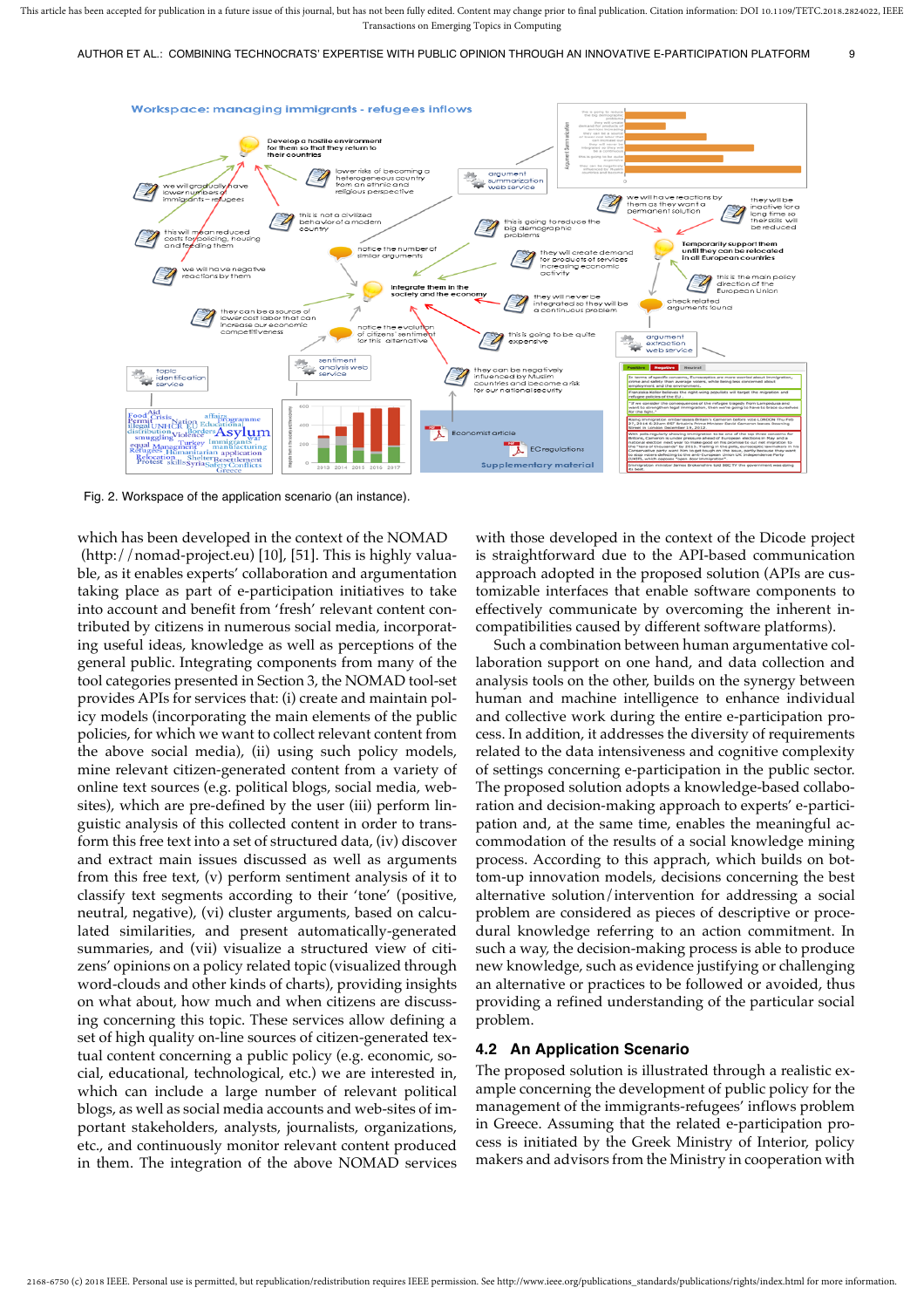10 IEEE TRANSACTIONS ON EMERGING TOPICS IN COMPUTING, TETCSI-2017-10-0332

other experts (NGO representatives, academics, migration experts, etc.) use the Dicode Collaboration Support services (see Fig. 2) to elaborate the issue. They gradually develop three alternative solutions (appearing next to the 'light bulb' icons in the Dicode workspace of Fig. 2). Different technocrats' perspectives are associated with these solutions as arguments in favour or against them (shown with green and red arrows, respectively). Experts may also contribute to a better understanding of the problem and its policy context by uploading supplementary material of any format (e.g. documents referring to EU legislation, multimedia material pointing to a particular dimension of the problem, informative graphs and tables etc.) and comments (shown with yellow ellipses).

At the same time, experts and technocrats may easily invoke external web services (through the 'double gear' icons shown in the Dicode workspace) to look for the public opinion related to the model of a public policy under consideration (these services search in a predefined list consisting of news sites, RSS feeds, Facebook pages and Twitter accounts, and collect from then relevant textual content generated by citizens). Through appropriate APIs, external services may upload their outcomes (=results from advanced analyses of the above collected content, such as main topics discussed, and corresponding citizens' sentiments, arguments, in visualized form) into the Dicode collaboration workspace, thus making them part of the undergoing collaboration. For instance, a Topic Identification service may reveal - through the word cloud shown in Fig. 2- the most popular topics discussed by citizens in relevant web sources (blogs, news sites, social media communities, etc.) concerning the immigrants-refugees' inflows problem as well as the above three proposed alternative solutions, thus triggering the consideration of additional perspectives (e.g. those related to provision of asylum). In the instance shown in Fig. 2, a set of NOMAD services have been already executed to aid the required sophisticated analysis of the associated big textual data promoting 'citizen-sourcing'. In particular, a set of on-line sources with relevant citizens-generated content (according to our previous experience) have been defined, and then the following NOMAD services have been executed: (i) the Word Cloud Sentiment service, which provides the main topics discussed by the citizens in the bove sources about the immigrants-refugees' inflows problem as well as the above three proposed alternative solutions; ii) the Analysis service, which enables experts to view the extent (and evolution over time) of the support or opposition of the citizens on an alternative solution, (iii) the Argument Extraction service that reveals new arguments discussed online in favor or against the already proposed solutions, which can then be exploited by stakeholders, (iv) the Argument Summarization service that returns the volume of extracted arguments' clusters to provide users with estimations about their popularity.

The argumentative collaboration environment proposed allows experts to upload and refine alternative ideas and proposals, argue on them (positively or negatively), and take into account and evaluate existing citizens-generated content, consolidating the knowledge brought forward by both humans and the machine. Machine-retrieved content can be leveraged by the experts, in that it enables them to advance an ongoing deliberation and gain new insights, based on 'fresh' content from the society reflecting knowledge, perceptions and feelings of the general public. In addition, it motivates brainstorming and ideation in the policy formulation process. Furthermore, decision making support services also offered by the Dicode approach may be used in order to aid the evaluation of alternative solutions, by incorporating various multi-criteria decision algorithms and predefined criteria.

Additional services may further enhance the e-participation process illustrated in Fig. 2. For instance, a Reputation Management service may provide ranking of ideas based on the expertise of the contributor; a Policy Simulation service may run scenarios to predict the outcome of the most prevalent policy choices. In parallel, real time social data can be aggregated with statistical information coming from public administration (e.g. Ministries, Greek Asylum Service, Eurostat) or related open data platforms.

# **5 EVALUATION**

The Dicode solution (diverse services and their integrated platform) has been thoroughly evaluated through the project's real use cases, which concerned public policy implications of clinico-genomic research, medical decision making, through argumentative collaboration of experts, using Web 2.0 data. A full description of the evaluation process, which took place in two rounds, can be found in [68], [69].

During the first evaluation round, the Dicode Workbench and structured consultation, collaboration and decision-making support services were evaluated in terms of usability, accessibility and acceptability by 61 volunteers from the four participant countries of the project (Greece, Spain, Germany, and United Kingdom). Questionnaires distributed to evaluators aimed at gathering mainly both quantitative and qualitative feedback. Evaluators were asked to carefully read the related instructions, have a 'hands-on' session, and finally proceed to the evaluation. Based on the feedback received from the first evaluation phase, the Dicode Workbench was reported to be a promising tool for collaborative sense making of clinico-genomic research and its public policy implications. The vast majority of the evaluators appreciated the potential of exploiting the synergy of machine and human reasoning through the proposed combination of data mining, structured consultation/argumentation and collaborative decision-making services. In addition, they agreed on the usefulness of the provided services. Nevertheless, additional work towards the improvement of Dicode services in terms of user interface and performance seemed to be essential.

For the second evaluation round, where an enhanced version of the Dicode solution was assessed, rather than evaluating the usability of each service, we were interested in evaluating how those tools facilitate collaborative processing of the tasks at hand, paying particular attention to issues related to data analysis, as well as understanding and assessing its findings in a multi-disciplinary collaborative environment. This second round was conducted by recruiting 24 senior members of the affected communities,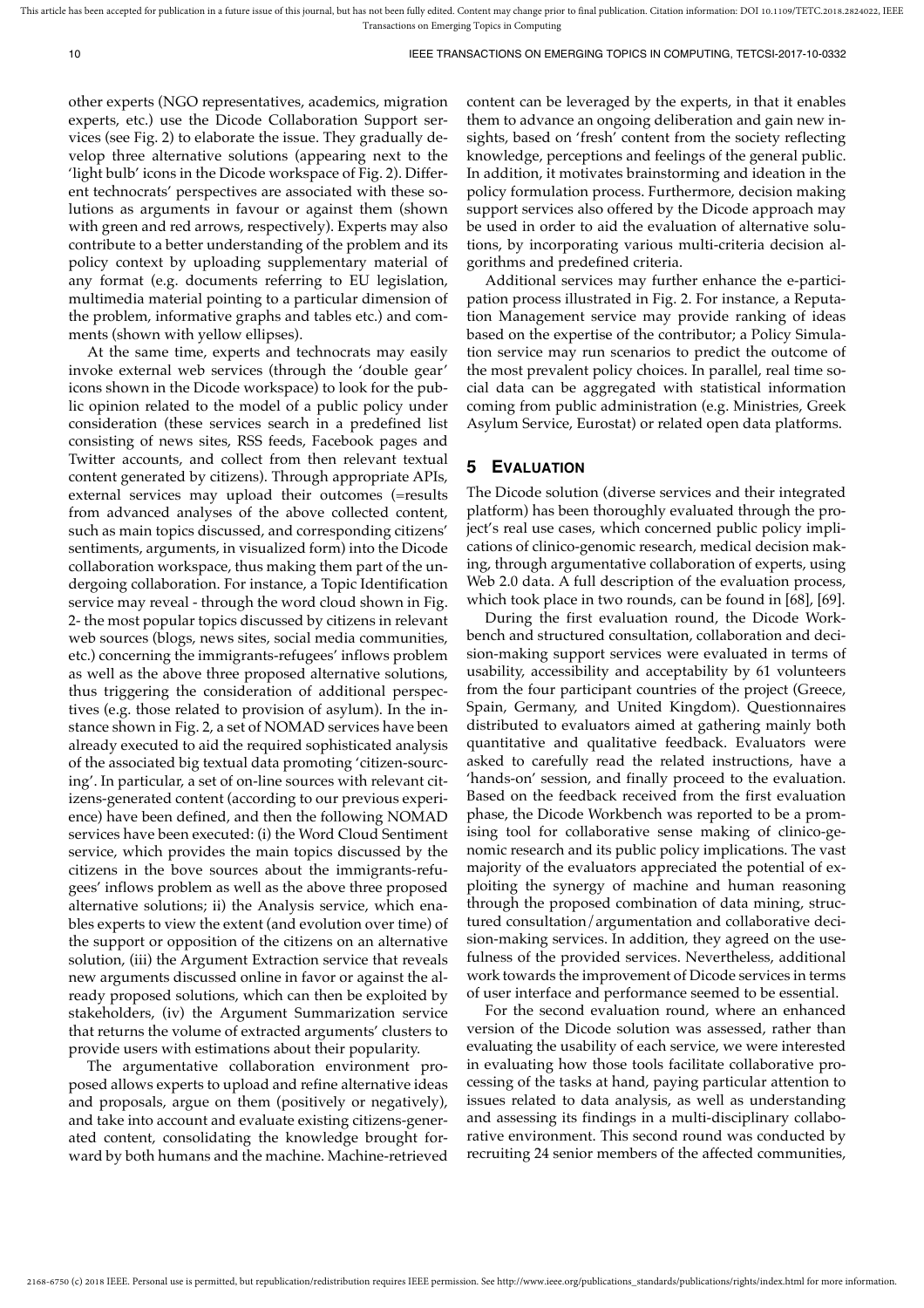to whom a scenario very similar to the one presented in Section 4.2 was distributed in order to assess the proposed solution. Based on related literature suggestions [70], we combined two evaluation methodologies, namely scenario-formed video-casts and questionnaires, in order to capture experts' judgements about the usage of Dicode services and their overall ratings in an effortless way.

Overall, the Dicode Workbench was reported to be intuitive with well integrated services. Evaluators were skeptical about adopting new practices, but less skeptical for the ability of the proposed services and integrated platform to deal with cognitively complex issues, to enhance structured consultation/argumentation and collaboration between their peers, and in that respect assist exchanging of information and knowledge. The Dicode structured consultation collaboration and decision-making support services were highly marked; special mentions included the data management and analysis mechanism, and the different manners of sharing or discussing data and results. It has been admitted that these services provide functionalities that help alleviate the impact of data-intensiveness during collaboration sessions. The alternative ways offered for discourse structuring, as well as for aggregation and filtering of knowledge items expressed were highly valued, since these enable users to control the complexity of collaboration workspaces, while at the same time making the discourse understandable. Furthermore, evaluators reported that the Dicode platform offers ease of communication and knowledge exchange, as well as strong data/information archiving features. Evaluators deemed that the Dicode Workbench brings potential benefit to their work and provides sufficient services to support their work. Finally, the overall evaluation process revealed that there is great potential for adaptation and application of the Dicode platform in a wide range of different organizations.

With regard to the citizen-sourcing component of our eparticipation platform, enabling the collection of citizen generated content, this has been evaluated as part of the European project NOMAD, using a multi-perspective evaluation framework [10]. For this purpose, two pilot applications have been conducted. They were carried out by government organizations, the Greek and the Austrian Parliament, aiming to collect public opinions, attitudes/sentiments, proposals and ideas in order to inform the preparation of legislation on national energy planning and open government policies, respectively.

For each pilot, a focus group discussion was organized, which was attended by personnel of the organization involved, as well as external experts invited to express their point of view (22 for the Greek pilot and 10 for the Austrian). We conducted qualitative discussions focused on the questions of the three perspectives of our evaluation framework [10] (political, crowdsourcing and innovation diffusion perspective) in order to gain a deeper and richer understanding of the value generated by this component along each of these perspectives.

The evaluation has concluded that this citizen-sourcing component can significantly promote and enhance the participation of citizens, as it can provide extensive policy related information, knowledge, ideas and opinions, which can be highly important for public policy making. In particular, it allows extracting from social media various kinds of useful external 'high level' knowledge concerning the level of interest/discussion in the society for a particular domain of government activity, or an existing or under development policy, and the attitudes/sentiments of the society. Furthermore, it allows extracting more detailed external knowledge about relevant issues posed by citizens, and - to a lower degree - proposals of them for solving relevant problems or improving policies and relevant arguments (positive or negative), which can significantly facilitate, promote and support open innovation in public policy making. Another interesting finding is that this method is useful for 'sensing' changes in the external environment of government agencies, which can be very useful for the development of policies for addressing these changes.

However, some risks have been identified, associated with the degree of representativeness of the citizens' groups who produce the content collected from the monitored social media, and also its reliability (i.e. whether it is non-biased, non-manipulated and of good quality). Such risks can be avoided by carefully selecting the social media sources to be monitored. Therefore, in order to have representative and reliable policy related content, it is necessary to monitor a big number of high quality and politically diverse sources (i.e. having different political orientations). Despite these drawbacks, evaluation results concerning this citizen-sourcing component seem to be highly useful for the development or improvement of public policies, for both government agencies and experts. An overview of the abovementioned evaluation results is given in Table 1.

TABLE 1 OVERVIEW OF EVALUATION RESULTS

| <b>Service Eval-</b> | Number of         | Evaluation               | <b>Remarks</b>              |
|----------------------|-------------------|--------------------------|-----------------------------|
| uated                | <b>Evaluators</b> | Method                   |                             |
| <b>DICODE</b>        | (1st)<br>61       | <b>Oualitative</b> (sce- | Highly rated: integration   |
| Workbench            | round) $/24$      | nario-formed             | adaptation and application  |
|                      | (2nd round)       | video-casts) and         | Ease of communication       |
|                      |                   | Ouantitative             | and Knowledge exchange      |
|                      |                   | (questionnaires)         |                             |
| DICODE Col-          | 61<br>(1st)       | <b>Oualitative</b> (sce- | Usefulness of services fo   |
| laboration and       | round) $/24$      | nario-formed             | data<br>management<br>ano   |
| Decision-            | (2nd round)       | video-casts) and         | data analysis               |
| Making Sup-          |                   | Ouantitative             | Additional work: User in    |
| port                 |                   | (questionnaires)         | terface and Performance     |
| NOMAD So-            | 32                | Oualitative (fo-         | High quality information    |
| Media<br>cial        |                   | cus groups dis-          | from citizen-sourcing       |
| Monitoring           |                   | cussions)<br>and         | Usefulness in public policy |
|                      |                   | Ouantitative             | formulation                 |
|                      |                   | (questionnaires)         | Risks of representative     |
|                      |                   |                          | ness and reliability        |

## **6 CONCLUSION**

Taking into account the diversity of requirements concerning the collection and meaningful combination of information, knowledge and opinions from both experts and citizens (general public), who are according to previous political sciences research on 'democracy and technocracy'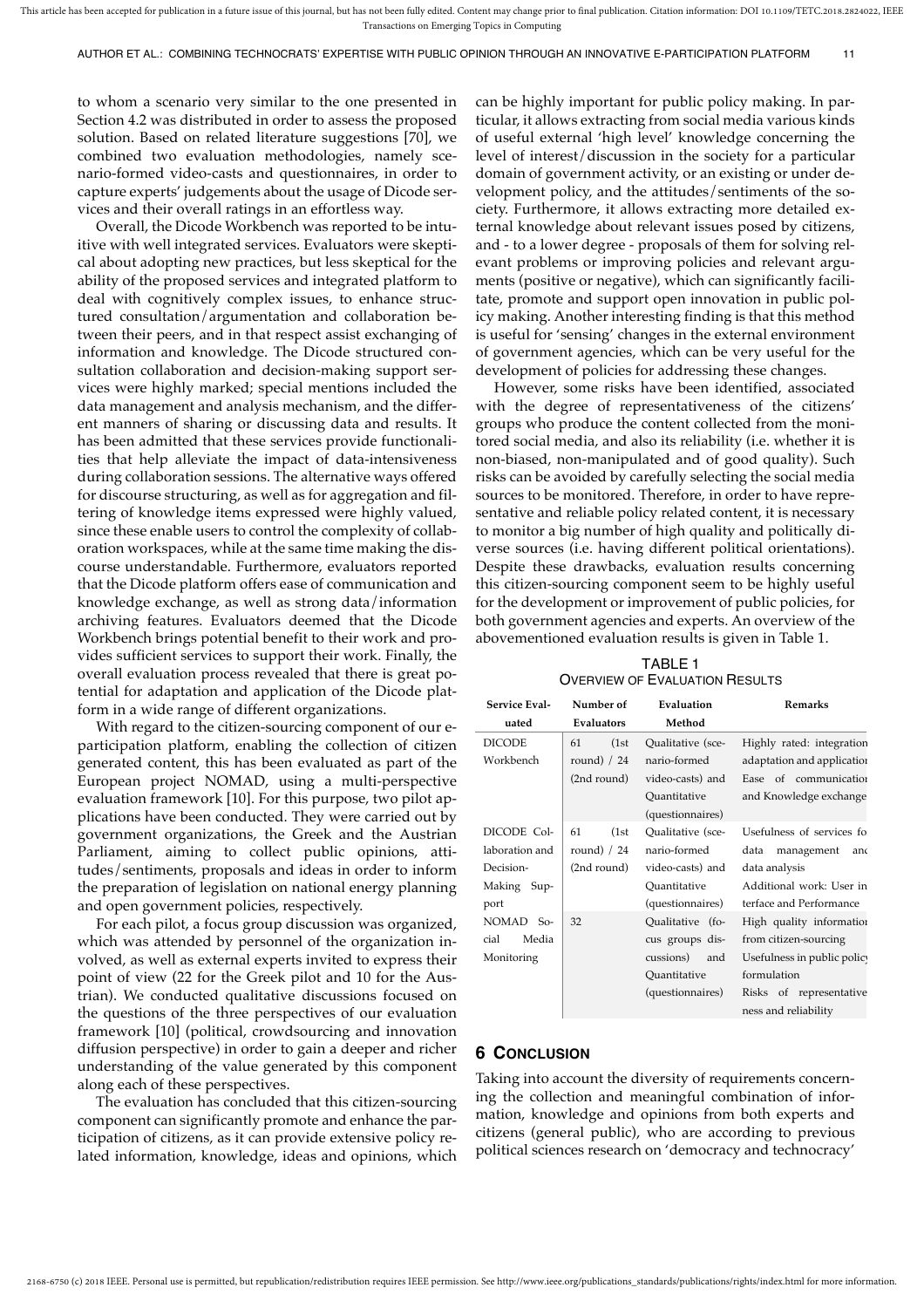the main complementary pillars of public policy design (see Section 2.2), this paper presents an innovative 'dual' eparticipation platform for this purpose.

The proposed solution integrates on one hand experts' structured consultation, collaboration and decision support services, and on the other hand services for the collection and analysis of policy-relevant citizen-generated textual content from external social media (e.g. various political blogs, fora, Facebook, Twitter, etc.). In our approach, all these are not working as standalone, but coexist and make use of other services' outcomes to improve their performance. This solution builds on the synergy of machine and human reasoning, through a proper combination of external social media data collection, analysis and mining with experts' structured argumentation and collaborative decision-making services. This approach enables experts dealing with cognitively complex issues to exchange relevant information and knowledge, and conduct enhanced collaboration towards the creation of new solutions, interventions and public policies for complex social problems. At the same time, the proposed platform can provide experts with extensive policy related relevant external information, knowledge, ideas, and opinions of citizens, enabling effective communication and interaction of 'technocracy' (experts working on important public policies) with 'democracy' (citizens' perceptions, feelings, opinions).

Future work directions include the use of the proposed platform for socially informed structured consultations/argumentations among experts on a wide range of social problems and relevant public policies. Also, it will be very interesting to evaluate in more depth to what extent such a platform enables a transfer of knowledge, perceptions and feelings from the society towards the experts/technocrats, contributing to overcoming the negative aspects of the 'technocracy' (e.g. limited understanding of diverse needs, values and concerns of different stakeholder groups on particular social problems the experts analyze) [12], [13], [30]. Finally, it would be interesting to develop mechanisms and ICT tools for the transfer of knowledge in the opposite direction: from the 'technocracy' (technocrats' expertise) to the 'democracy' (citizens or representatives of them, elected officials) concerning complex social problems and relevant public policies.

## **REFERENCES**

- [1] A. Macintosh, "Characterizing e-participation in policymaking," in *Proceedings of the 37th Annual Hawaii International Conference on System Sciences*, 2004, no. 1, pp. 1–10.
- [2] E. Loukis, A. Macintosh, and Y. Charalabidis, *E-Participation in Southern Europe and the Balkans*. Routledge, 2013.
- [3] M. Gramberger, *Citizens as Partners OECD Handbook on Information, Consultation and Public Participation in Policy-Making*. Public Policy Centre, Romania, 2001.
- [4] Y. Charalabidis and E. Loukis, "Transforming Government Agencies' Approach to e-Participation through Efficient Exploitation of Social Media," in *European Conference on Information Systems (ECIS)*, 2011.
- [5] A. Weinberger and F. Fischer, "A framework to analyze argumentative knowledge construction in computer-supported collaborative learning," *Computers and Education*, vol. 46, no. 1,

pp. 71–95, 2006.

- [6] M. Janssen, Y. Charalabidis, and H. Krcmar, "Introduction to Open Data, Information Processing, and Datification in Government Minitrack," in *Proceedings of the 50th Hawaii International Conference on System Sciences*, 2017.
- [7] M. Poel *et al.*, "Data for Policy: A study of big data and other innovative data-driven approaches for evidence-informed policymaking," *Report about the State-of-the-Art. Amsterdam: technopolis, Oxford Internet Institute, Center for European Policy Studies*, 2015.
- [8] M. Severo, A. Feredj, and A. Romele, "Soft Data and Public Policy: Can Social Media Offer Alternatives to Official Statistics in Urban Policymaking?," *Policy & Internet*, vol. 8, no. 3, pp. 354– 372, Sep. 2016.
- [9] H. Chesbrough and M. Bogers, "Explicating Open Innovation: Clarifying an Emerging Paradigm for Understanding Innovation Keywords," *New Frontiers in Open Innovation*, pp. 1–37, 2014.
- [10] E. Loukis, Y. Charalabidis, and A. Androutsopoulou, "Promoting open innovation in the public sector through social media monitoring," *Government Information Quarterly*, vol. 34, no. 1, pp. 99–109, 2017.
- [11] T. Nam, "Suggesting frameworks of citizen-sourcing via Government 2.0," *Government Information Quarterly*, vol. 29, no. 1, pp. 12–20, 2012.
- [12] A. Androutsopoulou, F. Mureddu, E. Loukis, and Y. Charalabidis, "Passive Expert-Sourcing for Policy Making in the European Union," in *Electronic Participation. ePart 2016. Lecture Notes in Computer Science, vol 9821*, 2016, vol. 9821, pp. 162–175.
- [13] A. Androutsopoulou, Y. Charalabidis, and E. Loukis, *Technocracy to democracy knowledge transfer using social media and reputation management*, vol. 10429 LNCS. 2017.
- [14] J. L. Creighton, *The public participation handbook: Making better decisions through citizen involvement*. John Wiley & Sons, 2005.
- [15] E. Loukis and M. Wimmer, "A Multi-Method Evaluation of Different Models of Structured Electronic Consultation on Government Policies," *Information Systems Management*, vol. 29, no. 4, pp. 284–294, 2012.
- [16] N. Karacapilidis, *Mastering Data-Intensive Collaboration and Decision Making: Research and practical applications in the Dicode project*, vol. 5. Springer Science & Business Media, 2014.
- [17] R. N. Rapoport, "Three Dilemmas in Action Research," *Human Relations*, vol. 23, no. 6, pp. 499–513, 1970.
- [18] P. Checkland and S. Holwell, "Action research: Its nature and validity," *Systemic Practice and Action Research*, vol. 11, no. 1, pp. 9–21, 1998.
- [19] J. McKay and P. Marshall, "The dual imperatives of action research," *Information Technology & People*, vol. 14, no. 1, pp. 46– 59, 2001.
- [20] A. R. Hevner, S. T. March, J. Park, and S. Ram, "Design Science in Information Systems Research," *MIS Quarterly*, vol. 28, no. 1, pp. 75–105, 2004.
- [21] H. J. W. Rittel and M. Webber, "Planning problems are wicked problems," in *Developments in Design Methodology*, N. Cross, Ed. New York: John Wiley, 1984, pp. 135–144.
- [22] J. Iivari and J. Venable, "Action Research and Design Science Research - Seemingly Similar but Decisively Dissimilar," in *17th European Conference on Information Systems*, 2009, pp. 1642–1653.
- [23] B. Barber, *Strong Democracy*. Berkeley: Cambridge University Press, 1984.
- [24] G. Rowe and L. J. Frewer, "Evaluating Public Participation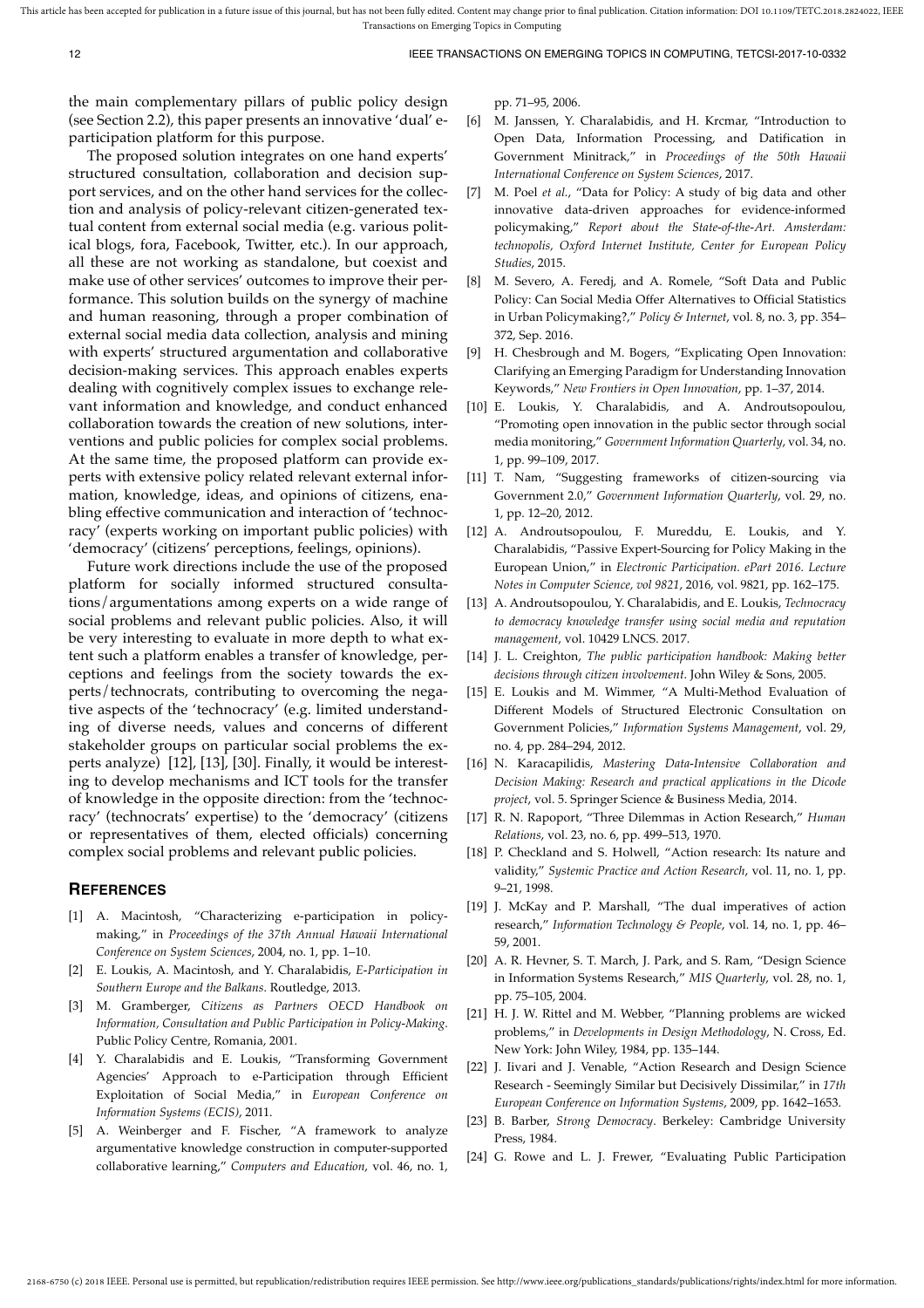AUTHOR ET AL.: COMBINING TECHNOCRATS' EXPERTISE WITH PUBLIC OPINION THROUGH AN INNOVATIVE E-PARTICIPATION PLATFORM 13

Exercises: A Research Agenda," *Science, Technology & Human Values*, vol. 29, pp. 512–557, 2004.

- [25] OECD, "Focus on Citizens: Public Engagement for Better Policy and Services," Paris, 2008.
- [26] F. Fischer, *Technocracy and the Politics of Expertise*. SAGE Publications, 1990.
- [27] C. M. Radaelli, "The role of knowledge in the policy process," *Journal of European Public Policy*, vol. 2, no. 2, pp. 159–183, 1995.
- [28] A. Esmark, "The informational logics of liberal democracy. Making sense of the nudging agenda," *Information Polity*, vol. 21, no. 2, pp. 123–137, 2016.
- [29] M. B. Brown, *Science in democracy: Expertise, institutions, and representation*. MIT Press, 2009.
- [30] B. Gilley, "Technocracy and democracy as spheres of justice in public policy," *Policy Sciences*, vol. 50, no. 1, pp. 9–22, 2017.
- [31] W. Kunz and H. W. J. Rittel, *Issues as elements of information systems*, vol. 131. Institute of Urban and Regional Development, University of California Berkeley, California, 1970.
- [32] H. W. J. Rittel and M. M. Webber, "Dilemmas in a general theory of planning," *Policy Sciences*, vol. 4, no. 2, pp. 155–169, 1973.
- [33] B. W. Head, "Wicked Problems in Public Policy," *Public Policy*, vol. 3, no. 2, pp. 101–118, 2008.
- [34] J. Conklin, "Dialog Mapping: Reflections on an Industrial Strength Case Study," in *Visualizing Argumentation: Software Tools for Collaborative and Educational Sense-Making*, P. A. Kirschner, S. J. Buckingham Shum, and C. S. Carr, Eds. London: Springer London, 2003, pp. 117–136.
- [35] N. Karacapilidis, E. Loukis, and S. Dimopoulos, "Computersupported G2G collaboration for public policy and decisionmaking," *Journal of Enterprise Information Management*, vol. 18, no. 5, pp. 602–624, 2005.
- [36] N. Karacapilidis and D. Papadias, "Computer supported argumentation and collaborative decision making: The HERMES system," *Information Systems*, vol. 26, no. 4, pp. 259–277, 2001.
- [37] J. Howe, *Crowdsourcing: Why the Power of the Crowd Is Driving the Future of Business*, 1st ed. New York, NY, USA: Crown Publishing Group, 2008.
- [38] M. Hossain and I. Kauranen, "Crowdsourcing: a comprehensive literature review," *Strategic Outsourcing: An International Journal*, vol. 8, no. 1, pp. 2–22, 2015.
- [39] I. Mergel and K. Desouza, "Implementing Open Innovation in the Public Sector: The Case of Challenge. gov," Public Administration Review, vol. 73, no. 6, pp. 882–890, 2013.
- [40] V. Bekkers, A. Edwards, and D. de Kool, "Social media monitoring: Responsive governance in the shadow of surveillance?," *Government Information Quarterly*, vol. 30, no. 4, pp. 335–342, 2013.
- [41] R. Medaglia and L. Zheng, "Mapping government social media research and moving it forward: A framework and a research agenda," *Government Information Quarterly*, 2017.
- [42] E. Ferro, E. N. Loukis, Y. Charalabidis, and M. Osella, "Policy making 2.0: From theory to practice," *Government Information Quarterly*, vol. 30, no. 4, pp. 359–368, 2013.
- [43] E. Kalampokis, E. Tambouris, and K. Tarabanis, "A domain model for eParticipation," in *Internet and Web Applications and Services, 2008. ICIW'08. Third International Conference on*, 2008, pp. 25–30.
- [44] L. Porwol, A. Ojo, and J. Breslin, "A Semantic Model for e-Participation - Detailed Conceptualization and Ontology," in *Proceedings of the 15th Annual International Conference on Digital*

*Government Research*, 2014, pp. 263–272.

- [45] C. Fraser *et al.*, "DEMO net: Deliverable 5.1 Report on current ICTs to enable Participation."
- [46] D. Zissis, D. Lekkas, and A. E. Papadopoulou, "Competent electronic participation channels in electronic democracy," *Electronic Journal of e-Government*, vol. 7, no. 2, pp. 195–208, 2009.
- [47] S. Koussouris, Y. Charalabidis, and D. Askounis, "A review of the European Union eParticipation action pilot projects," *Transforming Government: People, Process and Policy*, vol. 5, no. 1, pp. 8–19, 2011.
- [48] C. Alexopoulos, E. Loukis, S. Mouzakitis, M. Petychakis, and Y. Charalabidis, "Analysing the Characteristics of Open Government Data Sources in Greece," *Journal of the Knowledge Economy*, (to apperar) 2017.
- [49] I. Mergel, "Opening Government: Designing Open Innovation Processes to Collaborate With External Problem Solvers," Social Science Computer Review, vol. 33, no. 5, pp. 599–612, 2015.
- [50] I. Stavrakantonakis, A.-E. Gagiu, H. Kasper, I. Toma, and A. Thalhammer, "An approach for evaluation of social media monitoring tools," in *1st International Workshop on Common Value Management*, 2012, vol. 2012, pp. 52–64.
- [51] Y. Charalabidis, E. Loukis, A. Androutsopoulou, V. Karkaletsis, and A. Triantafillou, "Passive crowdsourcing in government using social media," *Transforming Government: People, Process and Policy*, vol. 8, no. 2, pp. 283–308, 2014.
- [52] M. Klein and G. Convertino, "A Roadmap for Open Innovation System," *Journal of Social Media for Organizations*, vol. 2, no. 1, p. 1, 2015.
- [53] E. M. Taylor, C. Rodríguez O., J. D. Velásquez, G. Ghosh, and S. Banerjee, "Web Opinion Mining and Sentimental Analysis," in *Advanced Techniques in Web Intelligence-2: Web User Browsing Behaviour and Preference Analysis*, 2013, pp. 105–126.
- [54] A. Dhokrat, S. Khillare, and C. N. Mahender, "Review on Techniques and Tools used for Opinion Mining," *International Journal of Computer Applications Technology and Research*, vol. 4, no. 6, pp. 419–424, 2015.
- [55] M. Maragoudakis, E. Loukis, and Y. Charalabidis, "A Review of Opinion Mining Methods for Analyzing Citizens' Contributions in Public Policy Debate," in *Electronic Participation Proceedings of the 3rd IFIP WG 8.5 International Conference, ePart 2011*, 2011, vol. 6847, pp. 298–313.
- [56] D. Maynard, K. Bontcheva, and D. Rout, "Challenges in developing opinion mining tools for social media," in *LREC 2012*, 2012, pp. 15–22.
- [57] D. He, Z. Peng, L. Hong, and Y. Zhang, "A social reputation management for web communities," *Lecture Notes in Computer Science*, vol. 7142, pp. 167–174, 2012.
- [58] C. Reed and G. Rowe, "Araucaria: Software for puzzles in argument diagramming and XML," *Department of Applied Computing, University of Dundee Technical Report*, pp. 1–21, 2001.
- [59] T. van Gelder, "Argument Mapping with Reason!Able," *The American Philosophical Association Newsletter on Philosophy and Computers*, vol. 2, pp. 85–90, 2002.
- [60] M. R. Endsley, "Toward a theory of situation awareness in dynamic systems: Situation awareness," *Human Factors*, vol. 37, no. 1, pp. 32–64, 1995.
- [61] M. A. Ruiz Estrada, "Policy modeling: Definition, classification and evaluation," *Journal of Policy Modeling*, vol. 33, no. 4, pp. 523– 536, 2011.
- [62] S.-K. Thiel, M. Reisinger, K. Röderer, and P. Fröhlich, "Playing